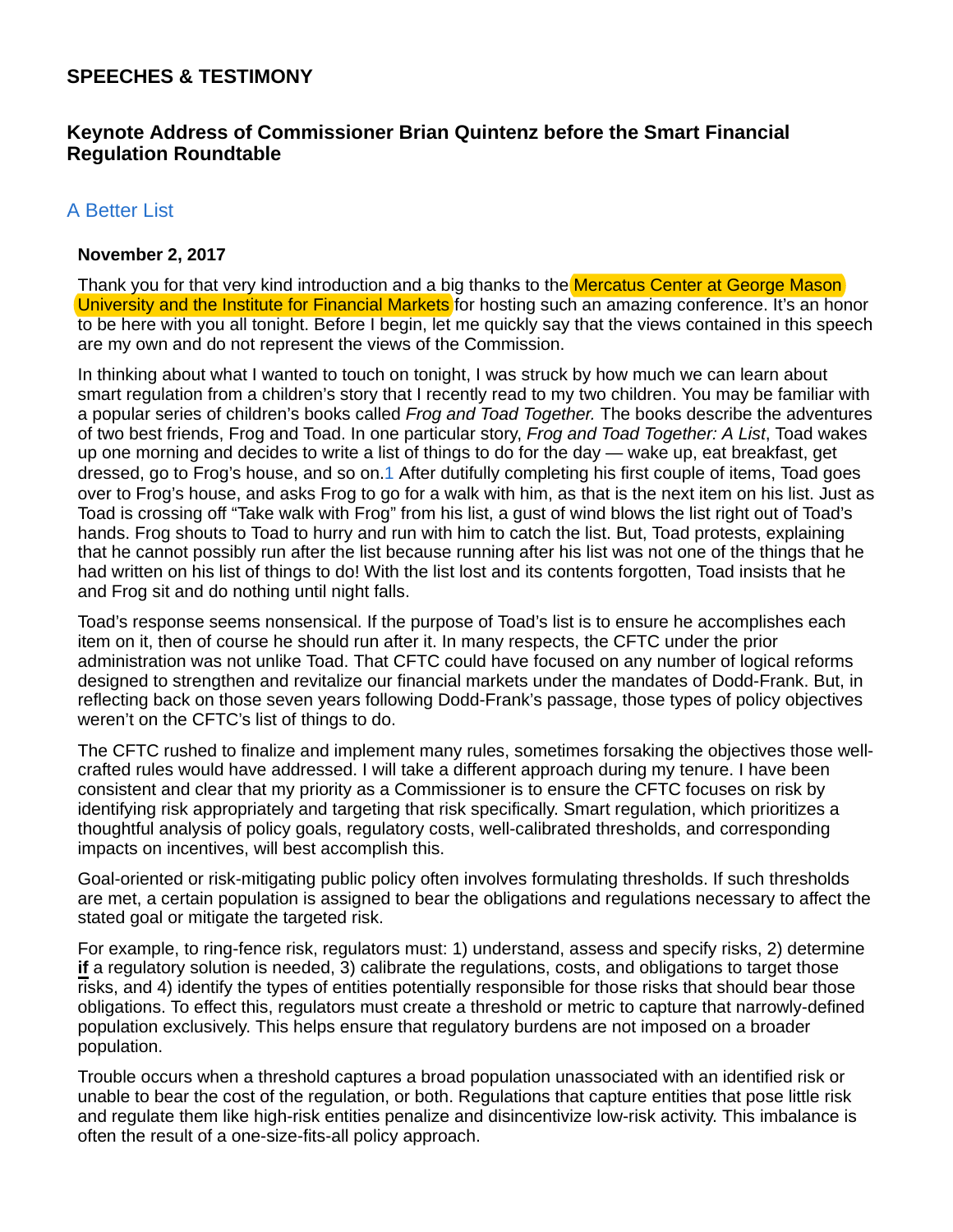The CFTC's *de minimis* threshold for swap dealer registration is Exhibit A of the prior CFTC leaderships' one-size-fits-all philosophy. It imposes broad costs and regulatory burdens on generic activity without regard for achieving stated policy goals and mitigating identified risks. In its current form, the *de minimis* threshold does not serve the end-users for whom these marketplaces are designed and meant to benefit. Rather, it acts in direct opposition to their interests and well-being.

But first, a little background. Title VII of the Dodd-Frank Act enacted a number of reforms designed to reduce risk, increase transparency, and promote market integrity. One of the most significant Title VII provisions calls for the registration of entities dealing swaps. Once an entity is designated as a swap dealer, it becomes subject to the extensive costs of swap dealer regulations. Recognizing that not all swap dealing activity warranted such extensive regulation, Congress crafted an exception to the law excluding entities with *de minimis* swap dealing activity.

In 2012, the CFTC issued a final rule further defining when an entity must register as a swap dealer and the *de minimis* exception. The final rule established a five-year phase-in period during which the *de minimis* threshold was \$8 billion or less in gross notional value of swap dealing activity measured over the prior year. At the end of the phase-in period, the *de minimis* threshold automatically decreased to \$3 billion, unless the CFTC took prior action.2 The CFTC has twice delayed that reduction, and for good reason. Notional value thresholds of \$8 billion and \$3 billion neither mitigate systemic risk nor justify the costs of swap dealer registration.

Some have described the current *de minimis* threshold of \$8 billion as a "loop hole."3 In reality, the threshold's reduction to \$3 billion would create a "black hole," sucking in community banks and endusers who pose zero systemic risk. At the center of that black hole lies an enormous set of costs: up to \$1 million of annual membership fees with the NFA4; \$20–\$100 million in minimum capital requirements5; clearing and margin costs; IT costs for trade processing, reporting, confirmation, and reconciliation activities; costs to create and send clients daily valuation reports; costs for recordkeeping obligations; third party audit expenses; legal fees to develop and implement business conduct rules and many, many more. If that sounds like a big bill, it is. A prominent economic research firm estimated the cost of swap dealer compliance over ten years at \$390 million … per firm.6

Small banks and businesses cannot withstand such costs. Compared to the costs of swap dealer registration, the revenue from \$3–\$8 billion of swap dealing activity is immaterial—swap transactions are not a major source of revenue, and in fact, fees usually cover only the cost of the service.7 And yet, a firm's single alternative to registration is to limit client-driven, risk-hedging swap transactions in order to avoid exceeding the *de minimis* threshold, thereby losing business to larger competitors. The government is putting these smaller client-serving institutions between Scylla and Charybdis: choose between saving your business or helping your customers.

Why have we found ourselves in this Cornelian dilemma? Put simply, poor public policy choices have burdened too many market participants with costs disproportionate to the risks they pose and the possible benefits of their registration.

Dodd-Frank advanced three main policy objectives for swap dealer registration: systemic risk reduction, counterparty protection, and enhanced swap market transparency and efficiency.8 Those policy objectives must also be considered in conjunction with the policy objectives of an appropriately calibrated *de minimis* exception: providing regulatory certainty to market participants, allowing limited ancillary swap dealing in connection with other client services, encouraging new entrants into the swap markets (potentially fostering competition, lowering costs for end-users, and diversifying risk among a greater number of market participants), and regulatory efficiency.9

When the current *de minimis* threshold policy was adopted, the CFTC provided no evidence that either an \$8 billion or \$3 billion notional value threshold would advance those policy objectives 10— an unsurprising fact given the thresholds were finalized without the benefit of any swap data.11 At that time, the costs and burdens of swap dealer regulation could also not be weighed against any concomitant policy benefits because many of the substantive regulations had yet to be proposed.

As I describe in further detail below, I believe the Commission must better align the criteria for the *de minimis* threshold with the costs of swap dealer registration, specifically the largest costs targeting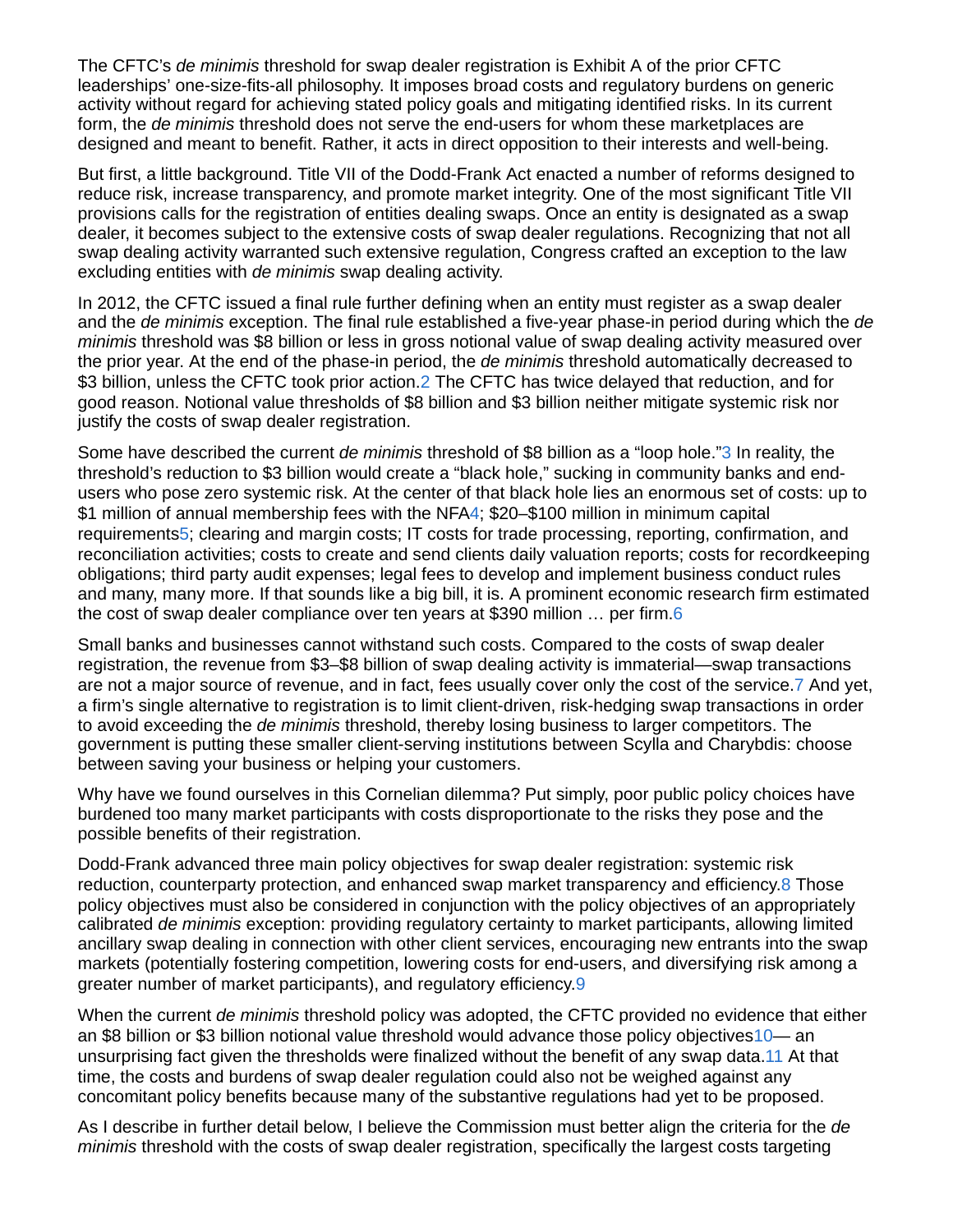systemic risk. It is my hope that with the benefit of updated and improved data as well as five years of swap dealer regulatory experience, this can be accomplished quickly.

### **Limitations of Relying Solely Upon Notional Value**

Notional value's deficiencies as a metric make any registration threshold based solely upon it unlikely to advance the policy goals of swap dealer registration. Notional value is an incredibly poor measure of activity and an almost meaningless measure of risk.12 In fact, \$8 billion in notional value of swaps can represent a very small amount of risk—in some cases almost none—which is exactly why smaller banks and businesses might easily exceed a \$3 billion or even \$8 billion threshold. The following oversimplified examples involving interest rate swaps (IRS) illustrate the disconnection between notional value and risk.13

*In an IRS, one side pays a mutually-agreed fixed interest rate while the other side pays the market's floating interest rate over the life of the swap.*14 *The party which pays the floating rate faces risk from rising interest rates during the swap's life (the swap's tenor).*

*In our example, let's say Party A wants to hedge its interest rate risk by entering into a one-year, \$100 million (notional value) IRS with Bank X. Over the life of the IRS, Bank X will be responsible for payment of a floating rate to Party A and Party A will be responsible for paying a fixed rate to Bank X. So, if interest rates rise, Bank X may lose money due to the increased floating rate it will owe to Party A (whose rate is fixed).*15 *What is Bank X's risk from this transaction? Is it \$100 million? Not even close.*

*Bank X's market risk is determined primarily by how much interest rates rise during the swap's life. Let's assume that immediately after the IRS's execution, interest rates rise by 1% and then remain unchanged over the life of the one-year swap.*16 *Because the floating rate that Bank X must pay Party A has risen by 1%, Bank X faces a loss. But, how much of a loss? Roughly speaking, on the one-year, \$100 million IRS, Bank X loses \$1 million—the additional 1% in interest Bank X owes to Party A—a far, far cry from the massive-sounding \$100 million notional value figure of the swap.*

*To extrapolate notional value's deficiencies, imagine if Party A wants to enter into a \$100 million interest rate swap, but only for one week.*17 *Let's assume the same immediate 1% rise in interest rates (which, again, remain unchanged during the swap's life). Bank X is worse off by the amount of extra interest it must pay to Party A, but not for one year—only for one week. To roughly estimate this, we can take the extra interest associated with the one-year swap from above (\$1 million) and divide it by 52 (number of weeks in a year). The total would be about \$19,000—significantly less than the first example, but with an identical contribution toward a notional value threshold. This is also a far, far cry from the massive-sounding \$100 million notional value figure.*

*The disconnect between notional value and risk is even more obvious if we assume Bank X has both long and short IRS positions. For example, let's say Bank X is long a \$100 million IRS but also has an offsetting short \$100 million IRS position. Bank X's market risk is essentially zero, yet its gross notional calculation for purposes of* de minimis *under this scenario has just doubled to \$200 million.*

*Paradoxically, the scenario in which Bank X has the smallest potential risk—the two offsetting \$100 million swaps—results in the highest notional value level (\$200 million), whereas the transaction with the highest potential risk—the one-year, \$100 million IRS—results in the lowest notional value. Importantly, even in the scenario with the greatest risk, that risk is a fraction of the very large notional value figure.*

From the examples above, it should be apparent that notional value, on its own, is a poor measure of activity and completely disconnected from risk. The current \$8 billion notional threshold, and certainly a lower \$3 billion threshold, could capture firms that pose no systemic risk and whose client-driven activity constitutes a very small percentage of the overall market.

If firms do not pose systemic risk, it is hard to argue that they should be captured as swap dealers and subjected to the same immense costs as the world's largest, most interconnected financial institutions. Smaller entities may exceed a notional threshold but have a relatively minor footprint in the market place. Their registration would not meaningfully advance the goals of customer protection and market transparency, but it would still saddle them with significant costs. In the past, the Commission has agreed in principle with using a metric that would exclude activity "sufficiently modest in light of the total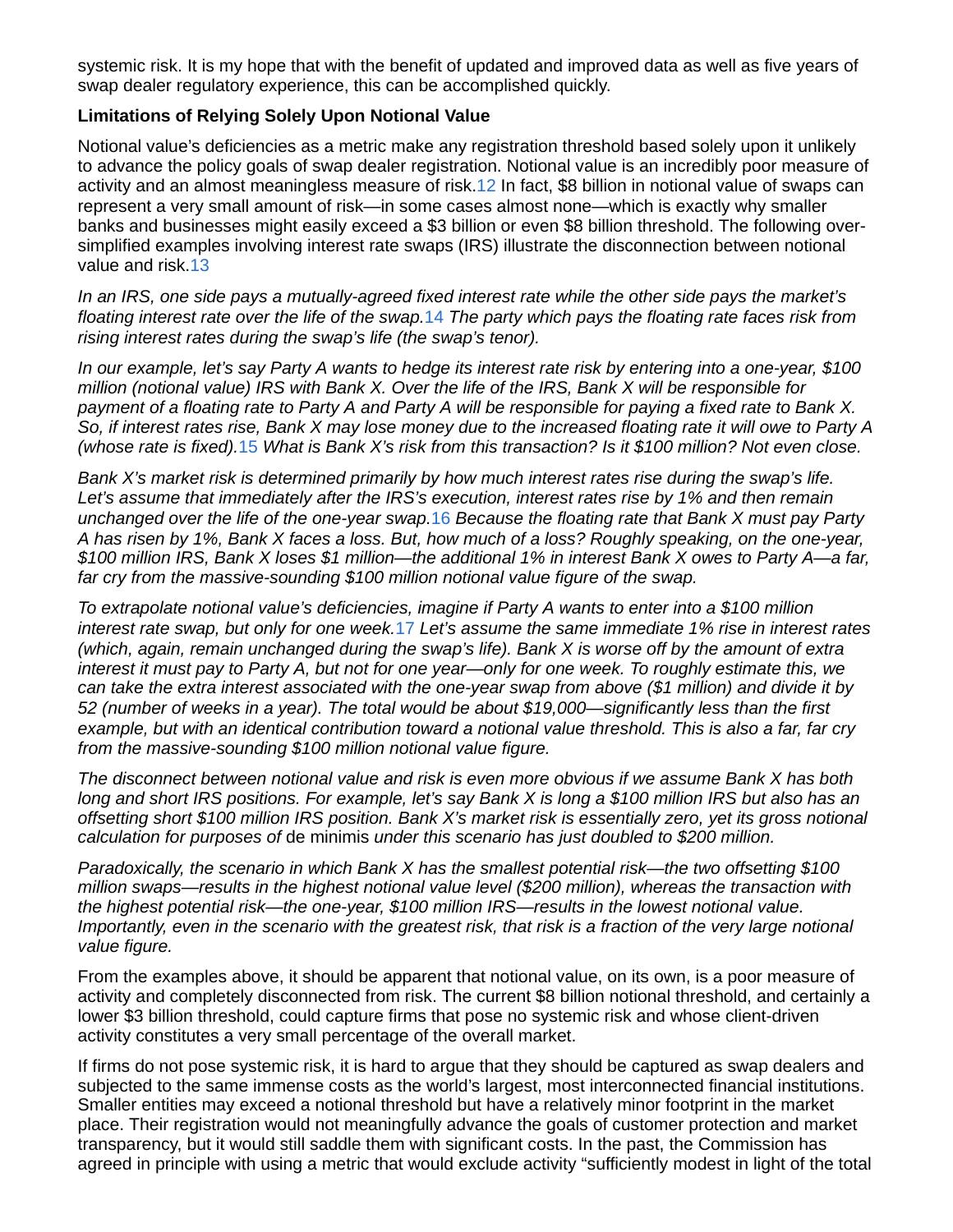size, concentration and other attributes of the applicable markets" and that "the imposition of regulatory burdens on [such] entities…would not be expected to contribute significantly to advancing the customer protection, market efficiency and transparency objectives of dealer regulation."18 Further, systemic risk posed by non-registered banks is limited: every bank's derivative activity, whether it is registered as a swap dealer or not, is already heavily scrutinized during regular exams by federal bank regulators and publically disclosed on quarterly federal Call Reports.19 What's more, there are currently 102 registered swap dealers, 51 of which are subject to prudential regulation.20 Where is the gaping hole in the systemic risk spectrum which an overly strict swap dealer registration threshold would plug or a more flexible standard would expose? I see none.

### **Establishing a Rational Metric for Registration**

A better, more thoughtful registration metric is required which better aligns costs with risk and assesses that risk against the backdrop of the entire swaps regulatory framework.

The Commission is not establishing the *de minimis* exception in a vacuum. Subsequent to the adoption of the swap dealer definition, other regulatory requirements have gone into effect which also advance the goals of swap dealer registration, such as mandatory clearing, SEF trading, swap data and realtime reporting, and margin for uncleared swaps. For example, regardless of whether an entity is registered as a swap dealer, its swap activity is transparent to the Commission because of the swap data and real-time reporting requirements that apply to all market participants.

Also, any new metric must be better aligned with the costs of swap dealer registration. Those costs have two primary components: (i) risk-based costs (like capital and margin requirements), which target the reduction of systemic risk, and (ii) activity-based costs (like data reporting, trade confirmation, and reconciliation), which are intended to promote customer protection and market transparency. The largest costs of registration, namely capital and margin requirements,21 are designed to mitigate systemic risk, a threat that entities hovering around the current \$8 billion *de minimis* threshold likely do not pose.22 In addition, it is unclear that an entity engaging in swap dealing activity around the \$8 billion level has a sufficient number of transactions and counterparty relationships such that their registration would have an appreciable impact on market transparency and counterparty protections.23

For these reasons, I believe the *de minimis* threshold should be based on metrics more closely correlated with risk, as opposed to the current activity-based notional value metric. Examples of riskbased measures could include the amount of capital a firm holds against its swaps book, the economic exposure of a firm's swaps book, or some measure of a firm's uncleared swaps transactions. I look forward to exploring those potential metrics as we wait for new data on the swaps market.

However, if the Commission is intent on using only an activity-based metric to impose both risk-based and activity-based costs, it is my hope that we can use the next few months to develop a more robust measure of activity than notional value alone. One idea would be to combine notional value with the number of a firm's swap dealing transactions and counterparties. While each of those metrics has its own limitations in measuring actual dealing activity,24 a *de minimis* threshold comprised of several metrics would mitigate false positives from any one of the others.25

#### **Improvements to the** *De Minimis* **Exception Policy**

The *de minimis* exception can be improved beyond just the notional value threshold. Specifically, the agency should explore three possible modifications: (i) broadening the Insured Depository Institution (IDI) exclusion to align it with current lending practices, (ii) excluding swaps that are cleared, and (iii) treating all hedging swaps consistently and excluding them from the threshold.

The IDI exclusion allows an insured depository institution to exclude swaps with customers connected to the origination of a loan from its *de minimis* count. Congress created that statutory exclusion to ensure that banks were not discouraged from assisting their borrowers in hedging risks associated with a loan, such as interest rate or currency risks.26 However, the Commission has implemented that statutory provision narrowly and thus, in my view, imposed unnecessary restrictions which thwart the Congressional intent behind the exclusion.

I believe the current exclusion for IDI lending activity should be broadened to reflect the dynamics of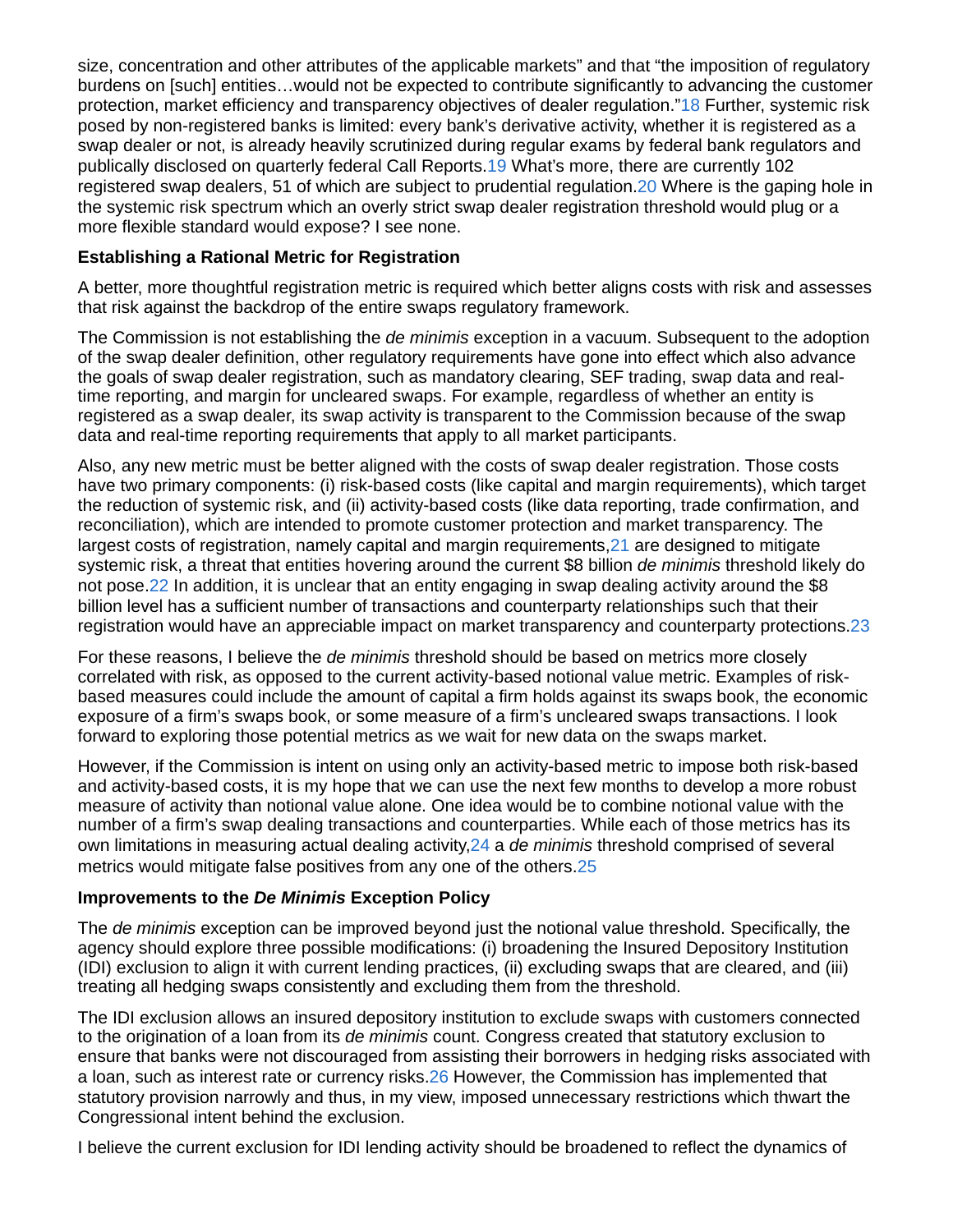borrowers' needs and demands. First, a loan is not the only form of credit extension that should qualify for the exclusion. Letters of credit, lines of credit, leases, revolving credit facilities, credit-enhanced bonds, and other forms of typical credit extension should also be eligible.27 Swaps tied to all of these different transactions should be considered within the exclusion for IDI lending activity.

In addition, the IDI exclusion's restriction of swap hedging transactions only within a narrow window of time surrounding loan origination does not currently allow for hedging transactions around loan amendments or re-financings, nor through the life of a borrowing transaction.28 The artificial time constraints imposed on client-driven hedging activity, *i.e*., that it must occur between 90 days before a loan agreement up until 180 days after, do not reflect the economic realities of how banks or other firms currently serve their customers.29 The Office of the Comptroller of the Currency expressed similar views directly to the CFTC, stating that the IDI exclusion should be "tailored to allow for ongoing hedging that is connected to an extension of credit," and that the statutory language of the IDI exclusion "does not limit the loan exclusion to swaps that are connected to the financial terms of a loan, nor does it require that the swap be entered into contemporaneously with loan origination."30

Secondly, currently an entity must include cleared swaps in its *de minimis* calculation. However, central clearing addresses many of the systemic risk concerns that the Dodd-Frank Act and swap dealer registration were designed to mitigate. Once a swap is cleared, the relationship between the counterparties is extinguished and the clearinghouse manages the risk of the swap, including by requiring the posting of margin. Accordingly, I do not see the regulatory necessity of requiring such swaps to count toward an entity's registration threshold.

Lastly, the Commission should provide market participants with regulatory certainty regarding the exclusion for hedging activity.31 For example, it should be clear that swaps entered into exclusively for purposes of hedging, which do not otherwise meet a prong of the swap dealer definition, should be excluded from an entity's *de minimis* calculation. I believe "hedging" should be broadly interpreted to allow banks to continue managing their own risks as opposed to being dictated by Washington how to do so.

### **Conclusion**

The *de minimis* exception is only one example of how the CFTC has adopted a one-size-fits-all approach that fails to identify, target, and regulate risk efficiently. You could host this conference every week for months with me keynoting and I wouldn't run out of examples. We could talk about no-action letters: since 2013, the CFTC has issued over 400 staff letters providing no-action or exemptive relief to market participants from various regulatory requirements. This astonishingly high number is indicative of the number of regulations that have been issued with unrealistic compliance dates, that have adverse consequences, or that simply apply to entities or transactions that were not meant to be captured. But actually changing the rules wasn't on the list of things to do.

Or, we could talk about all of the entity determinations which end-users must make to understand whether they are included in various CFTC rules or not.32 Why so many? Because defining a "commercial end-user," which is perhaps **the** most important term in Title VII of Dodd-Frank given that the statute specifically excludes entities hedging commercial risk from many of its mandates, wasn't on their list of things to do.

Or, we could discuss the nauseating web of our cross-border policies, which, when visually diagramed, would make Jackson Pollock blush.

We should be making it easier for market participants to understand their regulatory obligations, not harder. We should be incentivizing hedging, not penalizing it. We should be enhancing competition, not creating regulatory economies of scale. We should strive for simplicity and risk-targeting rules, not onesize-fits-all mandates.

The prior CFTC had their list, which was most notable for what wasn't included.

This CFTC has our own list, which, I believe, is most notable for what is.

We are dedicating our thought and energy into accomplishing good, meaningful, and smart regulatory reform.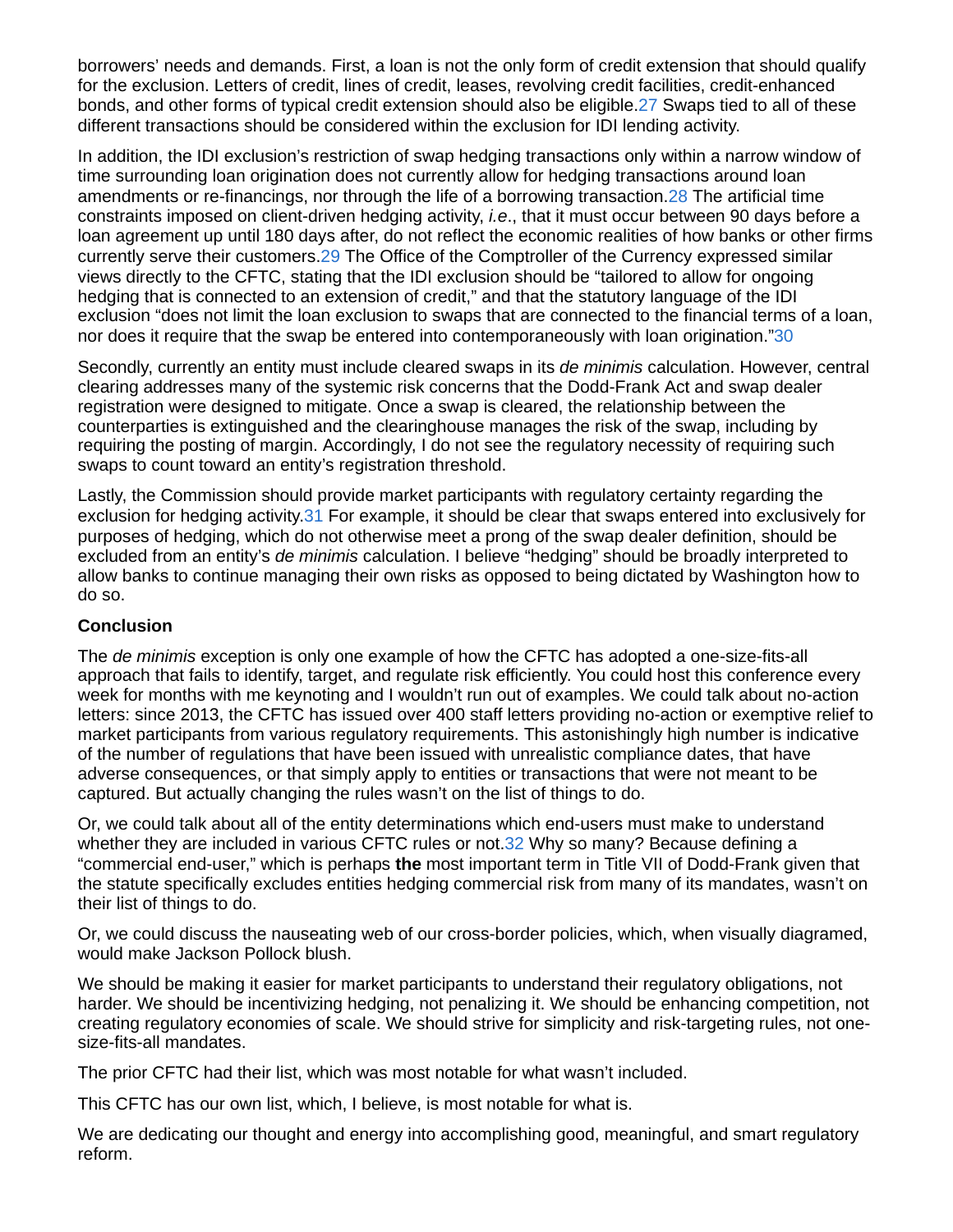I look forward to contributing to those accomplishments and sharing them with you in the near future.

Thank you very much your patience and attention, and I am so grateful to Mercatus and IFM for putting on such a timely and important conference.

1 Arnold Lobel, Frog and Toad Together: A List (Harper & Row)(1972).

2 12 C.F.R § 1.3(ggg)(4).

3 *See* Ben Protess, *Regulators to Ease a Rule on Derivatives Dealers*, N.Y. Times, April 17, 2012, https://dealbook.nytimes.com/2012/04/17/regulators-to-ease-a-rule-on-derivatives-dealers/.

4 The NFA annual membership fee for a Tier 1 swap dealer is \$1 million. *See* National Futures Association, https://www.nfa.futures.org/registration-membership/dues-revenue-structure.html.

5 *See* Capital Requirements of Swap Dealers and Major Swap Participants, 81 Fed. Reg. 91252, 91297-98 (Dec. 16, 2016); Proposed Regulation 23.101(a)(1). Depending on the activities of the firm, its actual capital requirements may be significantly higher than these minimum amounts.

6 *See* National Economic Research Associates, Cost-Benefit Analysis of the CFTC's Proposed Swap Dealer Definition 1(Dec. 20, 2011) ("NERA Report*"),* http://www.nera.com/content/dam/nera /publications/archive2/PUB\_SwapDealer\_1211.pdf. It is difficult to estimate the initial and incremental, ongoing costs of swap dealer regulation. NERA's report regarding the costs of registration for nonfinancial energy firms remains one of the only comprehensive analyses produced.

7 *See* letter from American Bankers Association dated January 13, 2016, regarding Swap Dealer *De Minimis* Exception Preliminary Report ("ABA Letter").

8 *See* Swap Dealer *De Minimis* Exception Preliminary Report ("Preliminary Report") at 35-36, http://www.cftc.gov/idc/groups/public/@swaps/documents/file/dfreport\_sddeminis\_1115.pdf.

9 Preliminary Report at 36-38.

10 Without the benefit of swap data reported to SDRs, the Commission established the \$3 billion threshold partly by examining limited index credit default swap (CDS) data provided by the Securities and Exchange Commission (SEC), which represents a very narrow part of the overall swap market, and accepting the recommendation of several commenters to set the threshold at an amount equal to .001 percent of the overall domestic market for swaps. *See* Further Definition of "Swap Dealer," "Security-Based Swap Dealer," "Major Swap Participant," "Major Security-Based Swap Participant," and "Eligible Contract Participant," 77 Fed. Reg. 30596, 30632-33 (May 23, 2012).

11 *See Hearing to Review the 2016 Agenda of the Commodity Futures Trading Commission Before the H. Comm. on Agric.,* 114th Cong. 17 (2016) (response of Timothy Massad, former CFTC Chairman, to question posed by Congressman David Scott (D-GA)), https://agriculture.house.gov/uploadedfiles /114-40\_-\_98680.pdf.

12 *See* letter from Financial Services Roundtable dated January 19, 2016 ("We do not see a benefit to requiring an entity that enters into a small number of swaps with a large notional amount but little exposure to choose between exiting the market or registering as a swap dealer, nor should entities that are taking on very large exposures without crossing a notional threshold, or a trade or counterparty count metric, be unregulated because they have concentrated risk in a small number of trades.").

13 An interest rate swap was chosen because IRS constitute approximately 76% of outstanding notional amounts in the global OTC swaps market. *See* Bank for International Settlements, Semiannual OTC Derivatives Statistics (September 17, 2017), at Table D5, https://www.bis.org/statistics /derstats.htm.

14 The fixed rate is determined such that the market value of the two legs is the same.

15 More precisely, this is the loss relative to interest rates staying the same over the life of the swap.

16 The timing of the interest rate increase is important. For example, if interest rates rose by 1% six months into the swap's tenor, then Bank X's loss would only be approximately \$500,000, because it